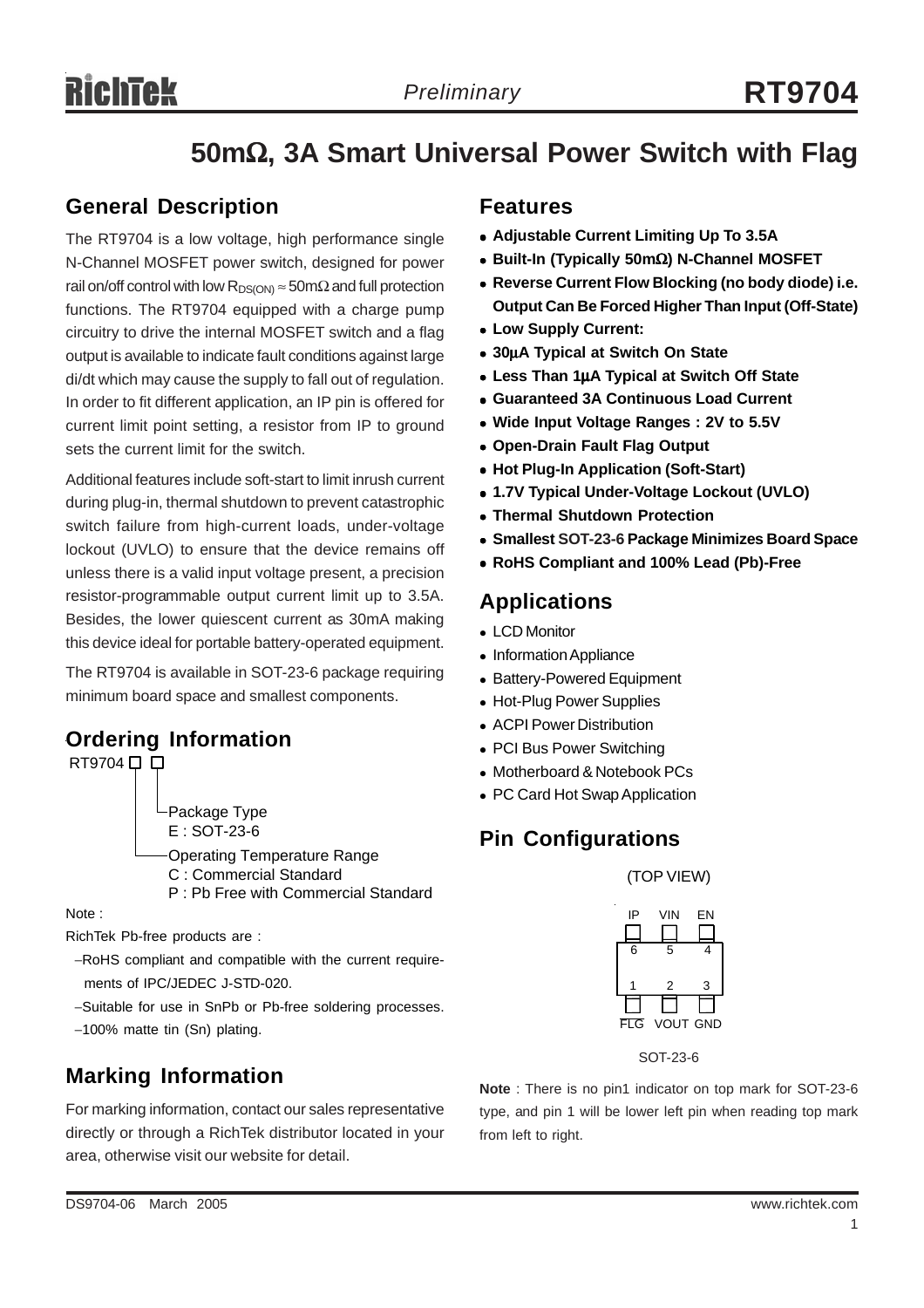# **Typical Application Circuit**



# **Functional Pin Description**

| <b>Pin Name</b> | <b>Pin Function</b>                    |  |  |
|-----------------|----------------------------------------|--|--|
| VIN             | Power-Input Voltage                    |  |  |
| VOUT            | Output Voltage                         |  |  |
| <b>GND</b>      | Ground                                 |  |  |
| EN              | Chip Enable (Active High)              |  |  |
| <b>FLG</b>      | Open-Drain Fault Flag Output           |  |  |
| IP              | <b>Current Limit Programming Input</b> |  |  |

# **Function Block Diagram**

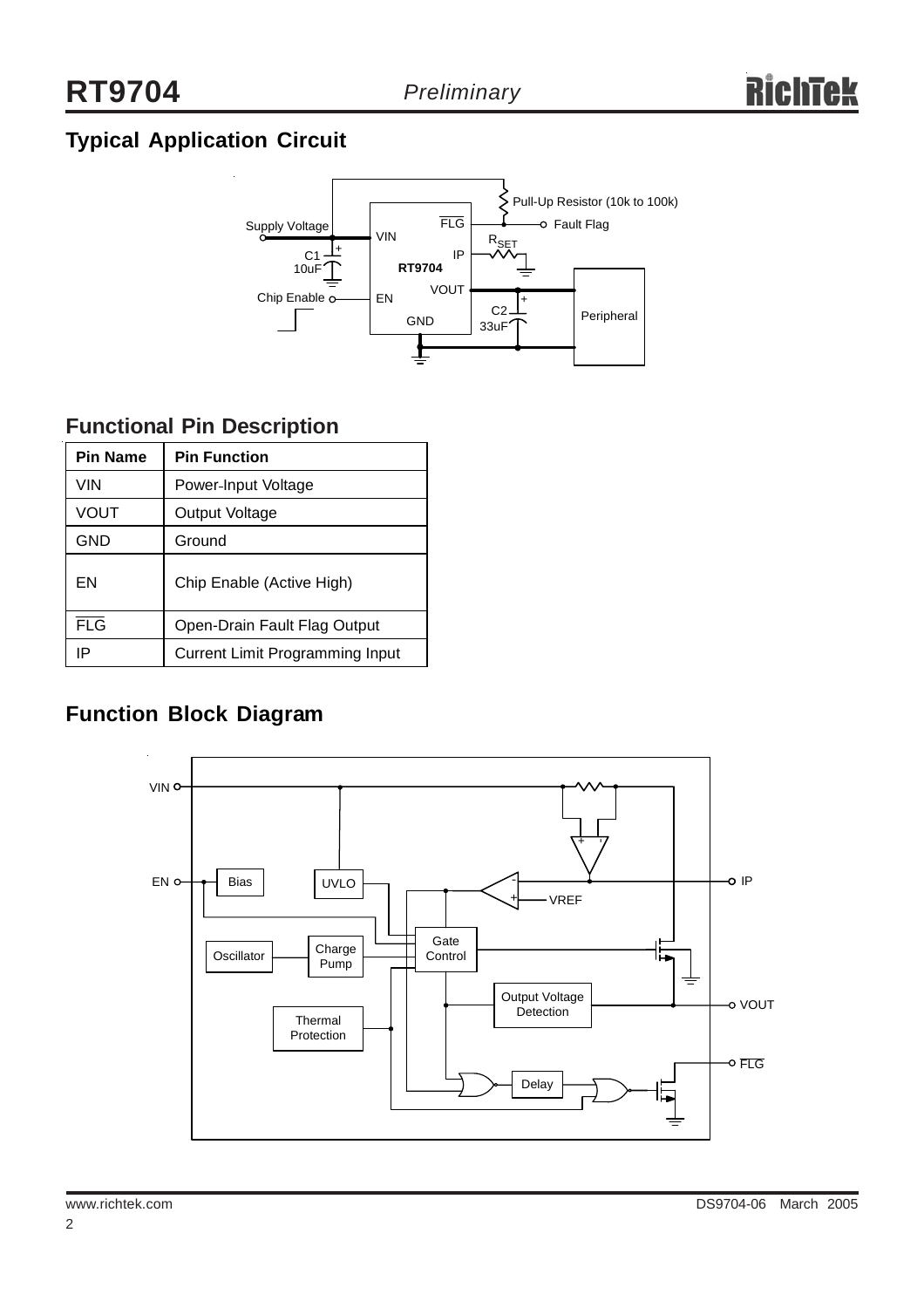# **Test Circuits**





 $\circled{3}$   $\circled{4}$ 





 $\circledS$ 

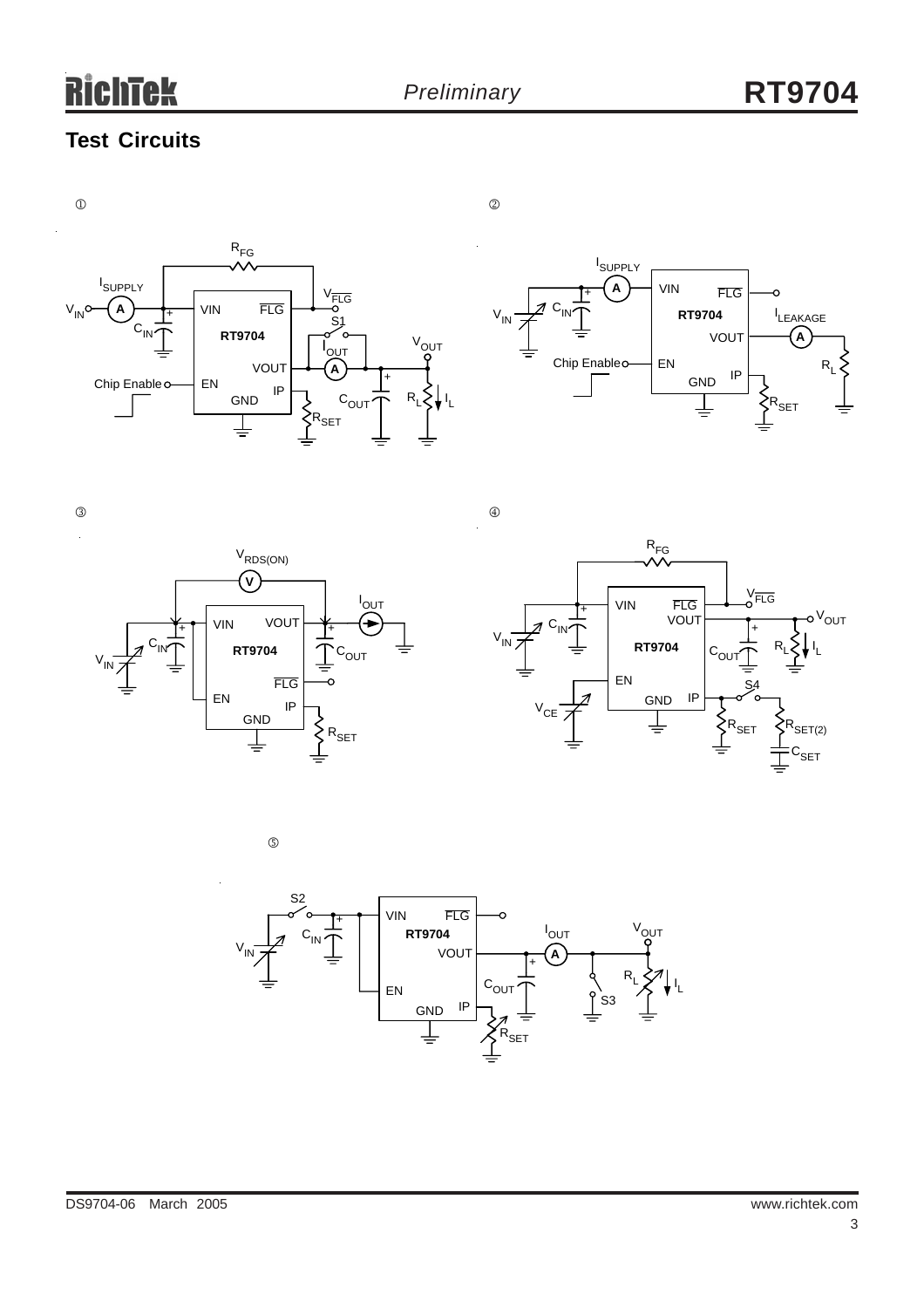Note: Above test circuits reflected the graphs shown on "Typical Operating Characteristics" are as follows:

- −Turn-On Rising & Turn-Off Falling Time vs. Temperature, Turn-On & Off Response, Flag Response at Chip Enable, Flag 1 Response (Enable into Current Limit)
- © On-State & Off-State Supply Current vs. Input Voltage/Temperature, Turn-Off Leakage Current vs. Temperature
- −On-Resistance vs. Input Voltage/Temperature 3
- −EN Threshold Voltage vs. Input Voltage/Temperature, Flag Delay Time vs. Input Voltage/Temperature, UVLO Threshold vs. 4 Temperature, UVLO at Rising & Falling
- © Current Limit vs. Input Voltage/Temperature/R<sub>SET</sub>, Current Limit Factor vs. R<sub>SET</sub>, Short Circuit Current vs. Input Voltage, Inrush Current Response, Soft-Start Response, Current-Limit & Short Circuit with Thermal Shutdown, Short-Circuit Response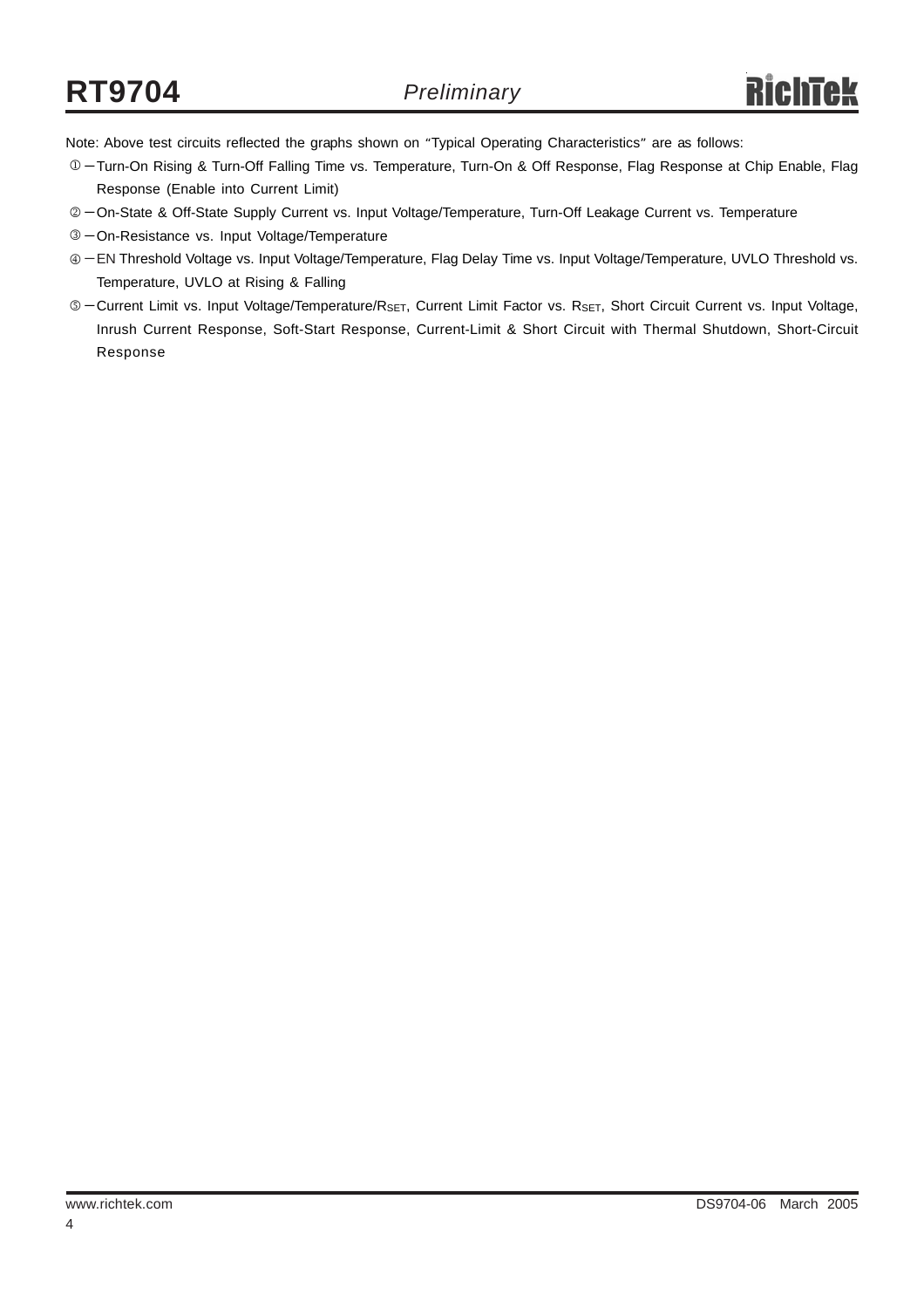# **Absolute Maximum Ratings** (Note 1)

| • Power Dissipation, $P_D @ T_A = 25^{\circ}C$ |  |
|------------------------------------------------|--|
|                                                |  |
| • Package Thermal Resistance                   |  |
|                                                |  |
|                                                |  |
|                                                |  |
|                                                |  |
| • ESD Susceptibility (Note 2)                  |  |
|                                                |  |
|                                                |  |

# **Recommended Operating Conditions** (Note 3)

# **Electrical Characteristics**

( $V_{IN}$  = 5V,  $C_{IN}$  =  $C_{OUT}$  = 1 $\mu$ F, T<sub>A</sub> = 25°C, unless otherwise specified)

| <b>Parameter</b>                    |                                                                 | <b>Symbol</b>            | <b>Test Conditions</b>                |            | <b>Typ</b> | <b>Max</b>    | <b>Units</b>     |
|-------------------------------------|-----------------------------------------------------------------|--------------------------|---------------------------------------|------------|------------|---------------|------------------|
| Switch On Resistance                |                                                                 | R <sub>DS(ON)</sub>      | $I_{OUT} = 3A$                        |            | 50         | $-$           | $m\Omega$        |
| <b>Supply Current</b>               |                                                                 | lsw_on                   | Switch On, $V_{OUT} = Open$<br>--     |            | 30         | $-$           | μA               |
|                                     |                                                                 | <sup>I</sup> SW_OFF      | Switch Off, $V_{OUT} = Open$          | --         | 0.1        | $-$           |                  |
| <b>EN Threshold</b>                 | Logic-Low Voltage                                               | $V_{IL}$                 | Switch Off                            |            | $-$        | 0.8           | V                |
| (Note 7)                            | Logic-High Voltage                                              | V <sub>IH</sub>          | Switch On                             | 2.0        | $-$        | $-$           | $\vee$           |
| <b>EN Input Current</b>             |                                                                 | <b>IEN</b>               | $V_{EN} = 0V$ to 5.5V                 |            | $\Omega$   | $- -$         | μA               |
| <b>Output Leakage Current</b>       |                                                                 | <b>I</b> LEAKAGE         | $V_{EN} = 0V$ , $R_{LOAD} = 0\Omega$  |            | 0.5        | --            | μA               |
| Output Turn-On Rise Time            |                                                                 | TON_RISE                 | 10% to 90% of $V_{\text{OUT}}$ rising | $\sim$ $-$ | 1.5        | $-$           | ms               |
| Current Limit Factor (Note 5)       |                                                                 |                          | <b>ILIM X RSET</b>                    | $- -$      | 180k       | $-$           | $A \cdot \Omega$ |
| Max. Current Limit Setting (Note 6) |                                                                 | <b>ILIMSET</b>           | $V_{\text{IN}}$ = 3.3V to 5.5V        |            |            |               | A                |
| <b>FLAG Output Resistance</b>       |                                                                 | $R_{\overline{FLG}}$     | $I_{SINK} = 1mA$                      |            | 15         | $-$           | Ω                |
|                                     | <b>FLAG Off Current</b><br>FLG_OFF<br>$V_{\overline{FLG}} = 5V$ |                          | $\overline{\phantom{a}}$              | 0.01       | --         | μA            |                  |
| FLAG Delay Time (Note 4)            |                                                                 | t <sub>D</sub>           | From fault condition to FLG assertion |            | 4.6        | $\sim$ $\sim$ | ms               |
| Under-Voltage Lockout               |                                                                 | VUVLO                    | V <sub>IN</sub> increasing            |            | 1.7        | $- -$         | $\vee$           |
| Under-Voltage Hysteresis            |                                                                 | <b>AVUVLO</b>            | $V_{IN}$ decreasing                   |            | 0.1        | $-$           | $\vee$           |
| <b>Thermal Shutdown Protection</b>  |                                                                 | T <sub>SD</sub>          |                                       |            | 130        | $-$           | $^{\circ}C$      |
| <b>Thermal Shutdown Hysteresis</b>  |                                                                 | $\Delta$ T <sub>SD</sub> |                                       |            | 10         | $- -$         | $\rm ^{\circ}C$  |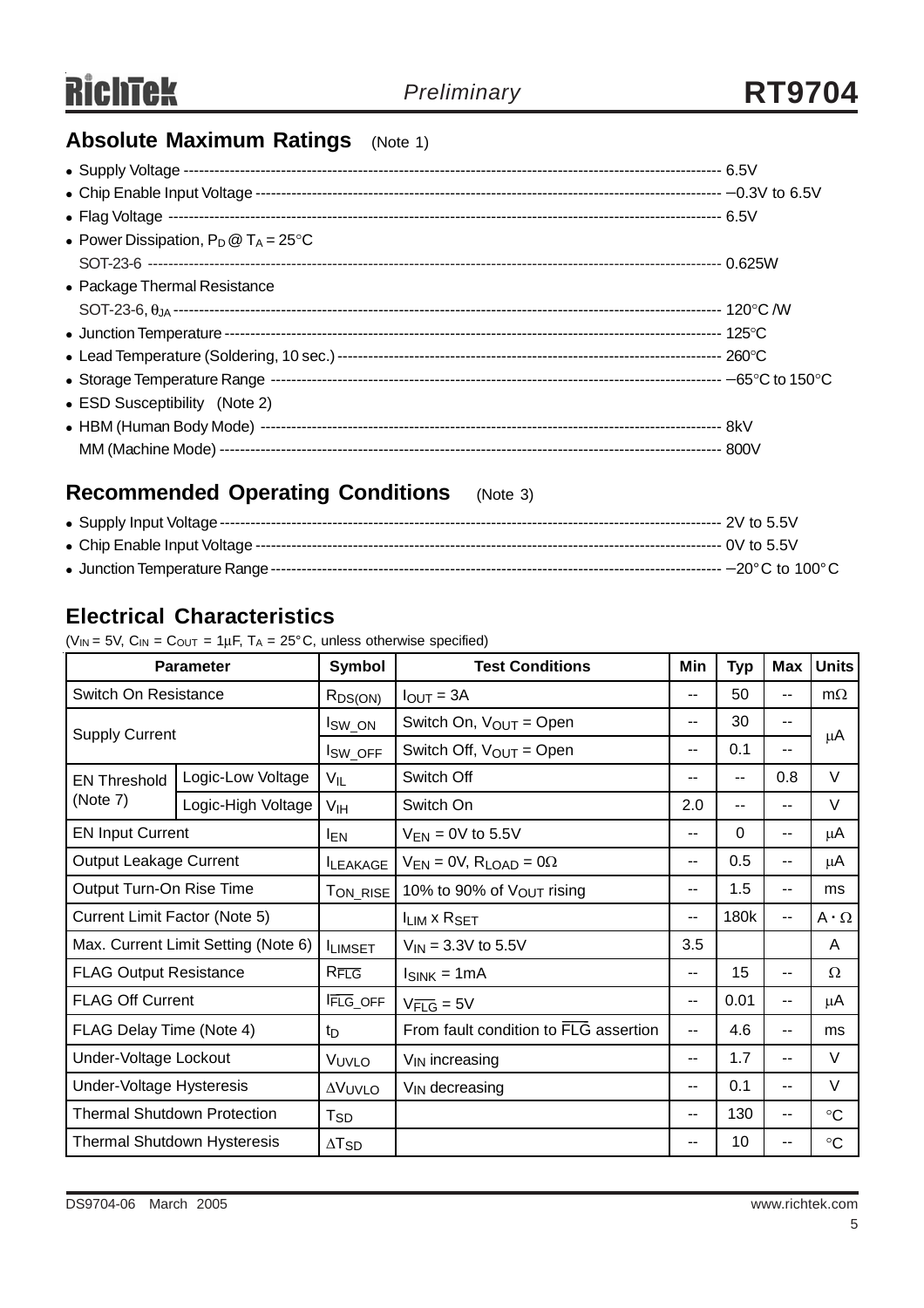- **Note 1.** Stresses listed as the above "Absolute Maximum Ratings" may cause permanent damage to the device. These are for stress ratings. Functional operation of the device at these or any other conditions beyond those indicated in the operational sections of the specifications is not implied. Exposure to absolute maximum rating conditions for extended periods may remain possibility to affect device reliability.
- **Note 2.** Devices are ESD sensitive. Handling precaution recommended.
- **Note 3.** The device is not guaranteed to function outside its operating conditions.
- **Note 4.** The FLAG delay time is input voltage dependent, see **"**Typical Operating Characteristics**"** graph for further details.
- **Note 5.** Current limit is determined by:  $I_{LIMIT} = 180k/R_{SET}$ , where  $R_{SET}$  is in ohms.
- Note 6. It is important to note that the maximum current limit value shall be set properly in accordance with its supply voltage otherwise which it may result in the failure occurrence. See **"**Maximum Current Limit vs. Supply Voltage**"** graph shown on the applications information section for further details.
- **Note 7.** For input voltage lower than 5V, the threshold level will subject to **±**0.6V deviation throughout the operating junction temperature range. Refer to the **"**Typical Operating Characteristics**"** graph for further details.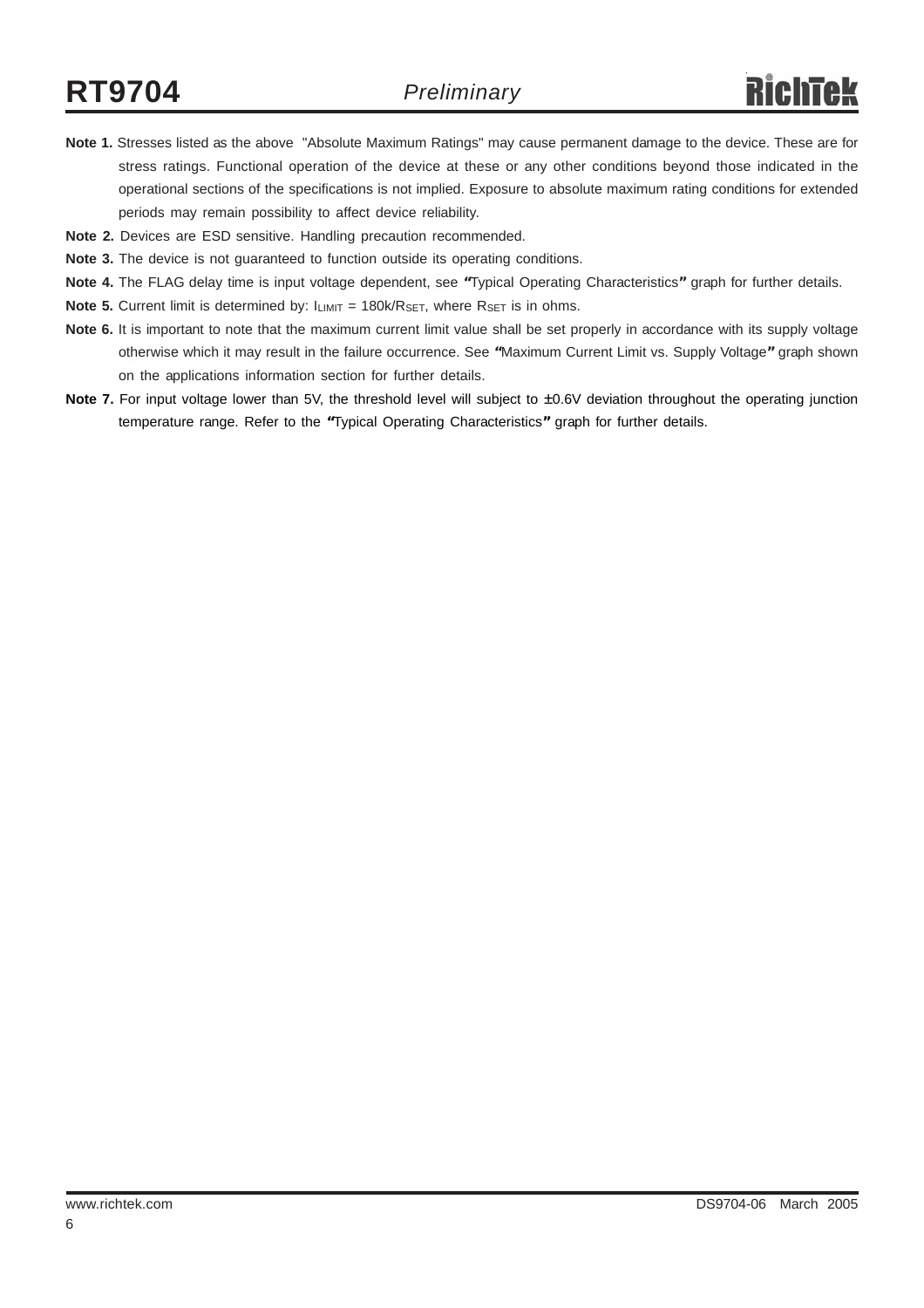

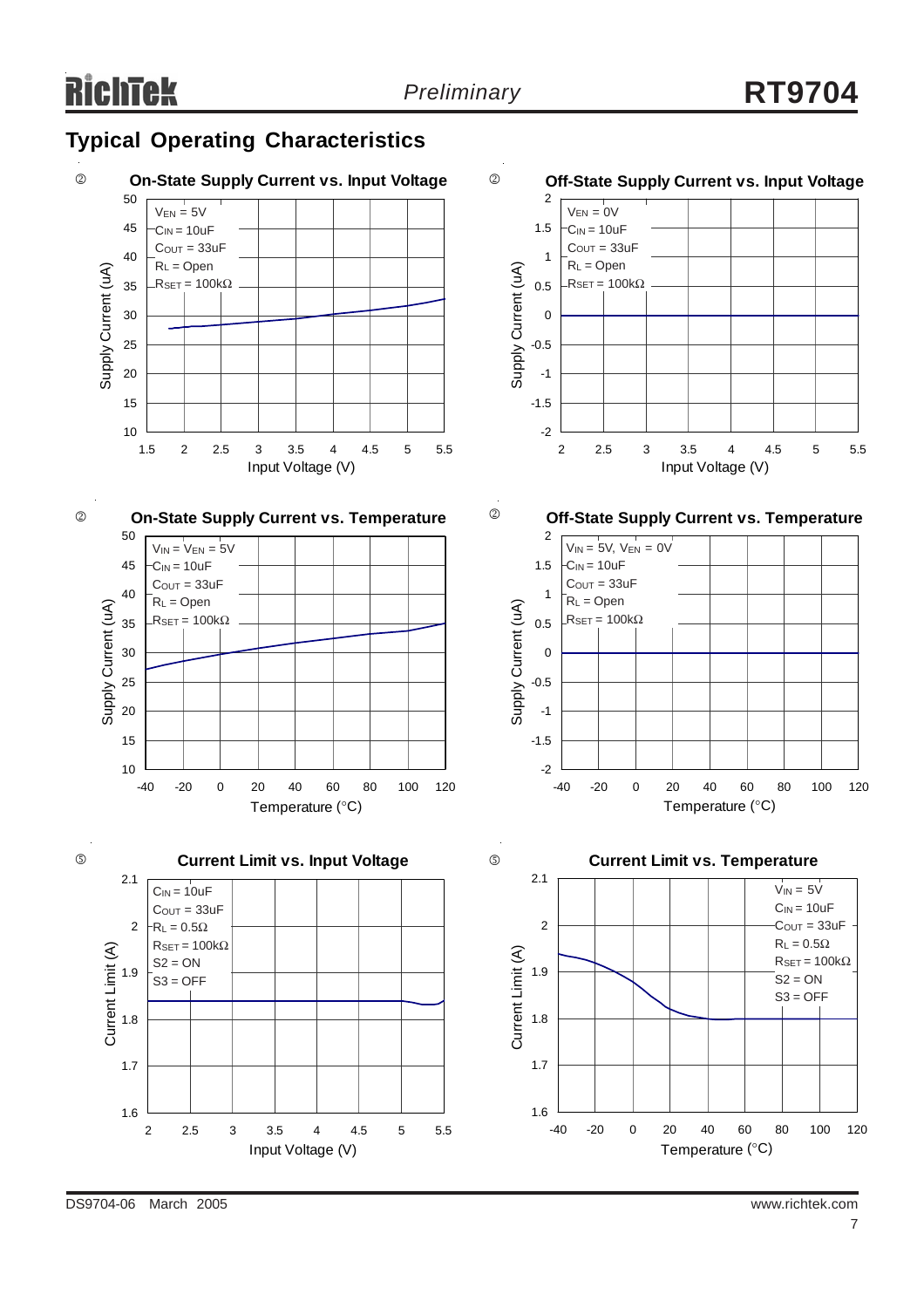# **RT9704** *Preliminary*

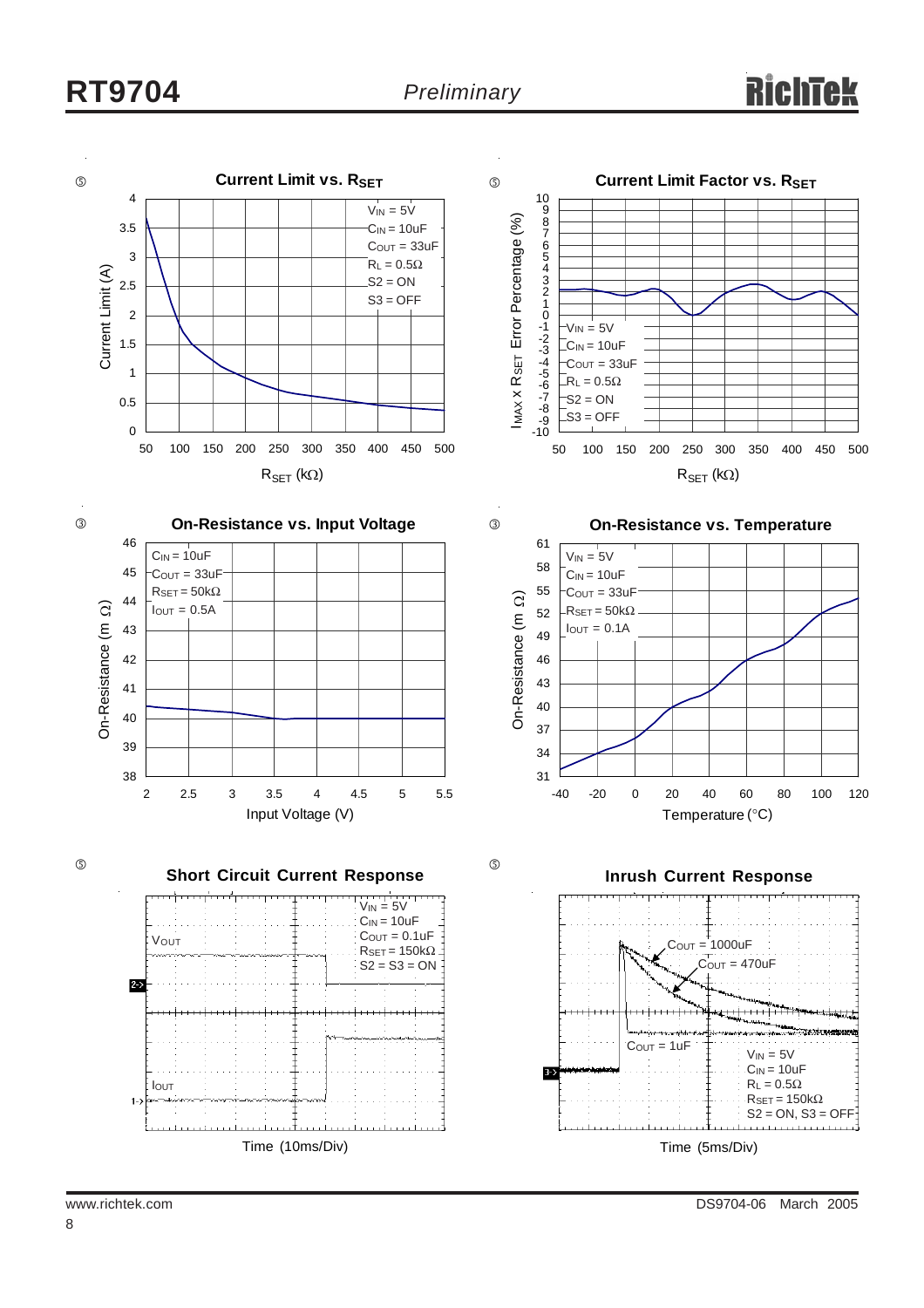

DS9704-06 March 2005 www.richtek.com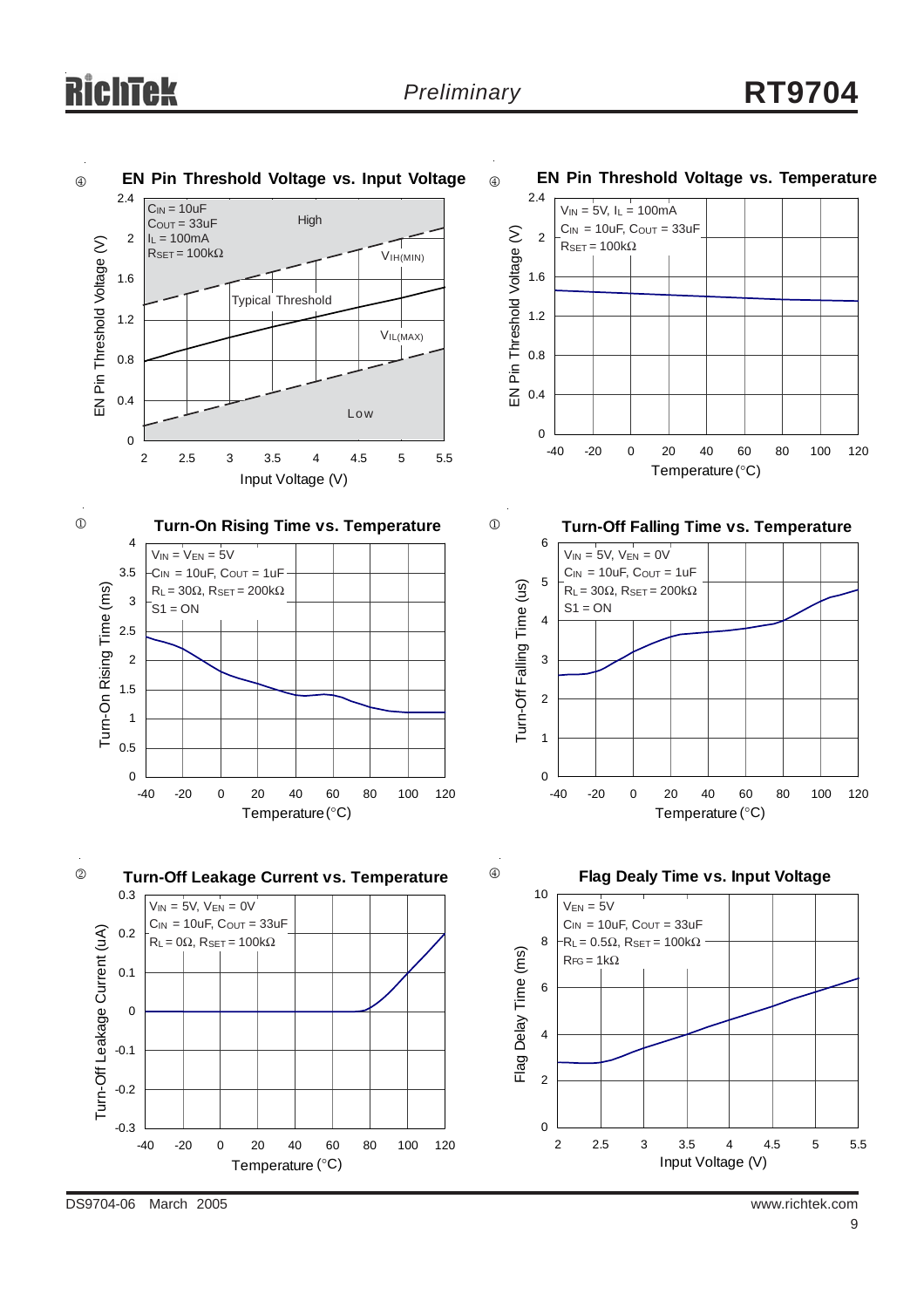# **RT9704** *Preliminary*

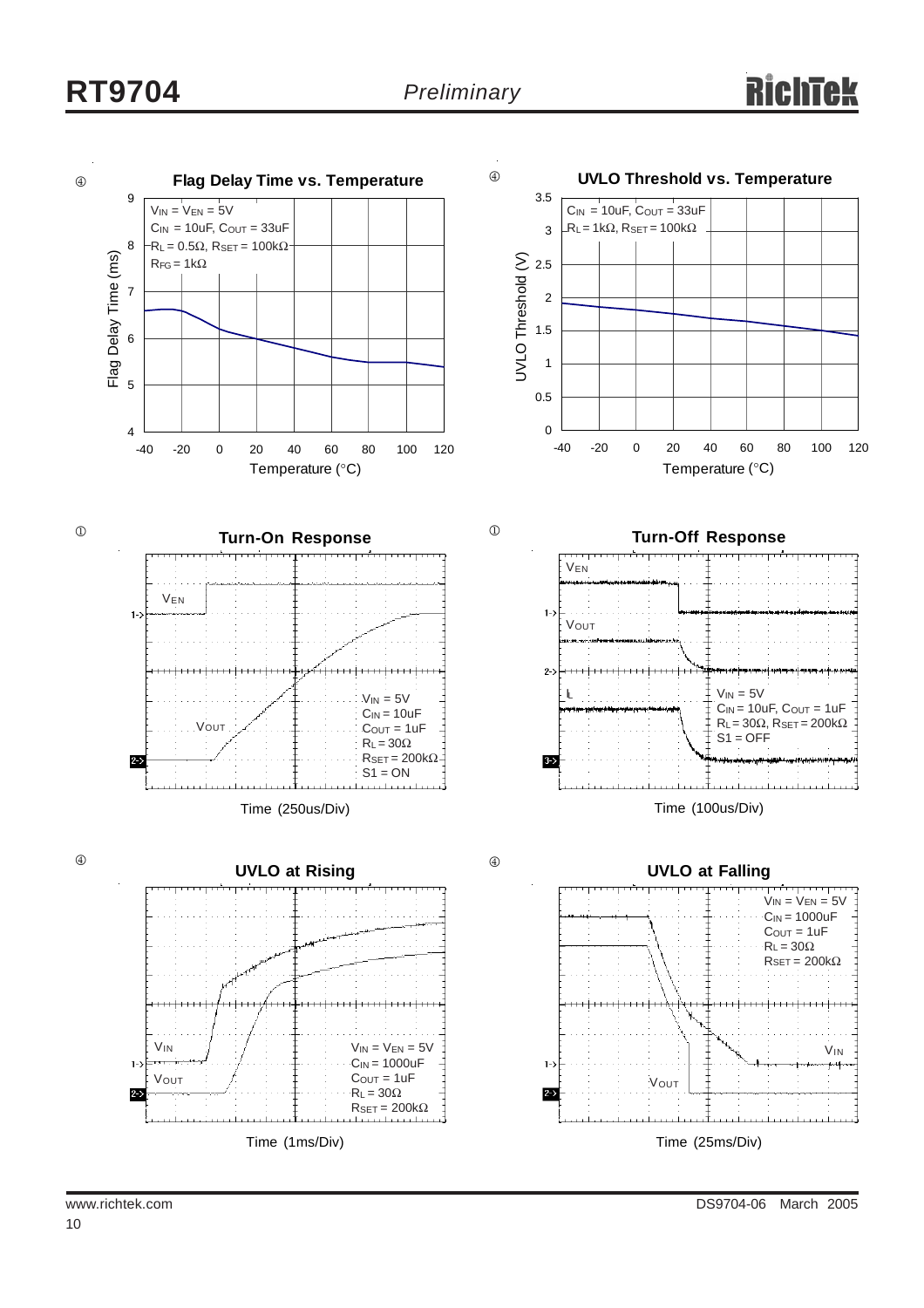# iek





 $\circledS$ 

**Current Limit with Thermal Shutdown**  $V_{\text{IN}} = 5V$ , C<sub>IN</sub> = 10uF, C<sub>OUT</sub> = 33uF, R<sub>L</sub> = 0.5Ω  $-R$ SET = 100k $\Omega$ , S2 = ON, S3 = OFF VEN  $2-$ IL (1A/Div)  $1-$ Time (50ms/Div)

 $\circledS$ 



 $\circledS$ 



Time (10ms/Div)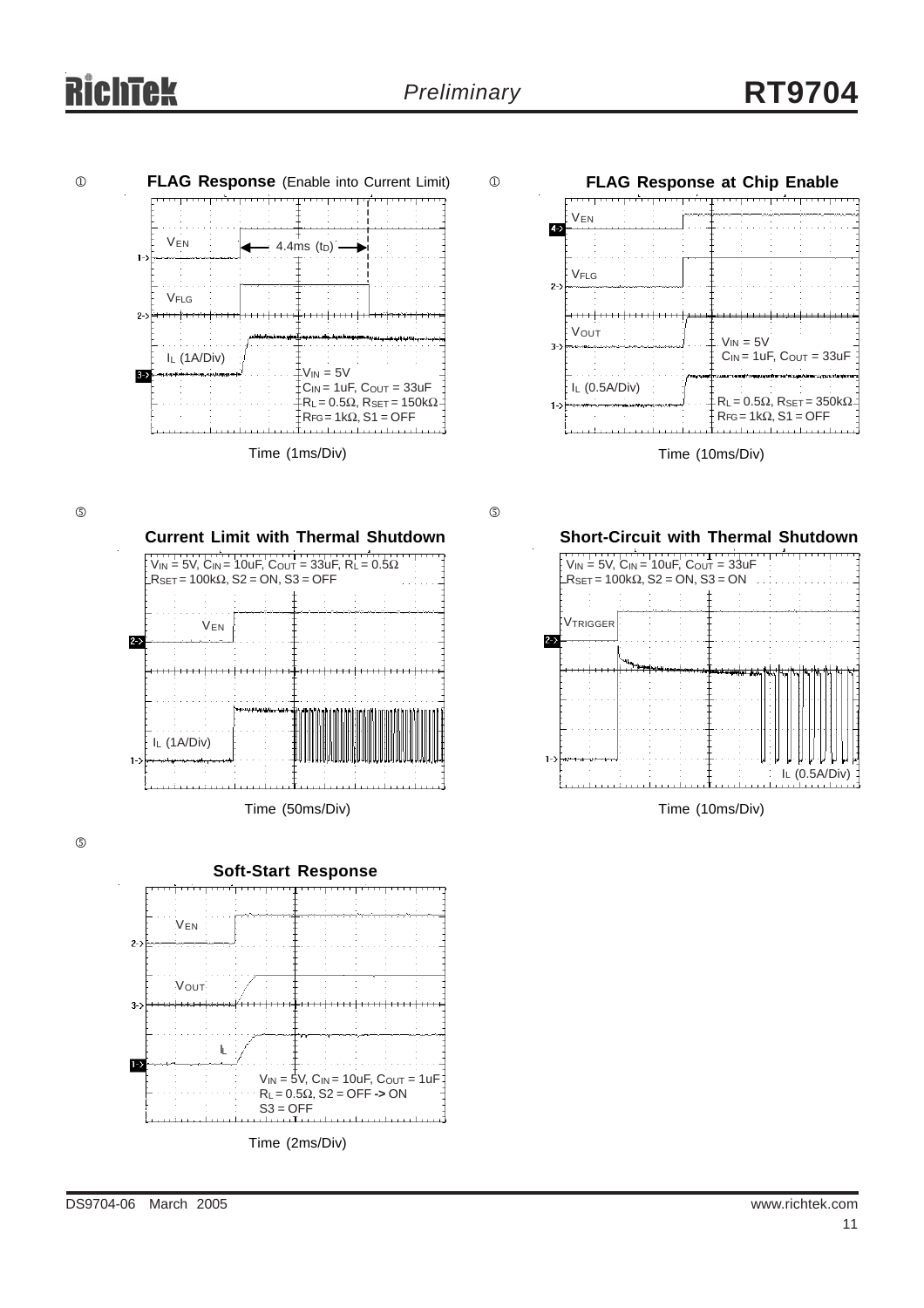# **Application Information**

The RT9704 is a high-side, N-Channel, power switch available with active-high enable input. Low  $R_{DS(ON)} \approx 50 \text{m}\Omega$ and full protection functions make it optimized to replace complex discrete on/off control circuitry.

### **Input and Output**

 $V_{\text{IN}}$  (input) is the power source connection to the internal circuitry and the drain of the MOSFET.  $V_{OUT}$  (output) is the source of the MOSFET. In a typical application, current flows through the switch from  $V_{IN}$  to  $V_{OUT}$  toward the load. If  $V_{\text{OUT}}$  is greater than  $V_{\text{IN}}$ , current will flow from  $V_{\text{OUT}}$  to  $V_{IN}$  since the MOSFET is bidirectional when on.

Unlike a normal MOSFET, there is no a parasitic body diode between drain and source of the MOSFET, the RT9704 prevents reverse current flow if  $V_{\text{OUT}}$  being externally forced to a higher voltage than  $V_{IN}$  when the output disabled ( $V_{EN}$  < 0.8V).



### **Chip Enable Input**

The switch will be disabled when the EN pin is in a logic low condition. During this condition, the internal circuitry and MOSFET are turned off, reducing the supply current to 0.1mA typically. The maximum guaranteed voltage for a logic low at the EN pin is 0.8V. A minimum guaranteed voltage of 2V at the EN pin will turn the RT9704 back on. Floating the input may cause unpredictable operation. EN should not be allowed to go negative with respect to GND. The EN pin may be directly tied to  $V_{IN}$  to keep the part on.

### **Soft-Start for Hot Plug-In Applications**

In order to eliminate the upstream voltage droop caused by the large inrush current during hot-plug events, the "soft-start" feature effectively isolates the power source from extremely large capacitive loads.

### **Fault Flag**

The RT9704 provides a FLG signal pin which is an N-Channel open drain MOSFET output. This open drain output goes low when V<sub>OUT</sub> < V<sub>IN</sub> −1V, current limit or the die temperature exceeds 130°C approximately. The FLG output is capable of sinking a 10mA load to typically 150mV above ground. The FLG pin requires a pull-up resistor, this resistor should be large in value to reduce energy drain. A 100kΩ pull-up resistor works well for most applications. In the case of an over-current condition, FLG will be asserted only after the flag response delay time,  $t_D$ , has elapsed. This ensures that  $\overline{\text{FLG}}$  is asserted only upon valid over-current conditions and that erroneous error reporting is eliminated.

For example, false over-current conditions may occur during hot-plug events when a highly large capacitive load is connected and causes a high transient inrush current that exceeds the current limit threshold. The FLG response delay time  $t_D$  is typically 4.6ms.

### **Under-Voltage Lockout**

Under-Voltage lockout (UVLO) prevents the MOSFET switch from turning on until input voltage exceeds approximately 1.7V. If input voltage drops below approximately 1.3V, UVLO turns off the MOSFET switch, FLG will be asserted accordingly. Under- Voltage detection functions only when the chip enable input is enabled.

### **Current Limiting and Short-Circuit Protection**

The current limit circuitry prevents damage to the MOSFET switch and external load. It is user adjust- able with an external set resistor,  $R_{\text{SET}}$ ,  $I_{\text{LIMIT}} = 180k/R_{\text{SET}}$  in the range of 500mA to 3.5A. The accuracy of current limit set point may vary with operating temperature and supply voltage. See "Typical Operating Characteristics" graph for further details.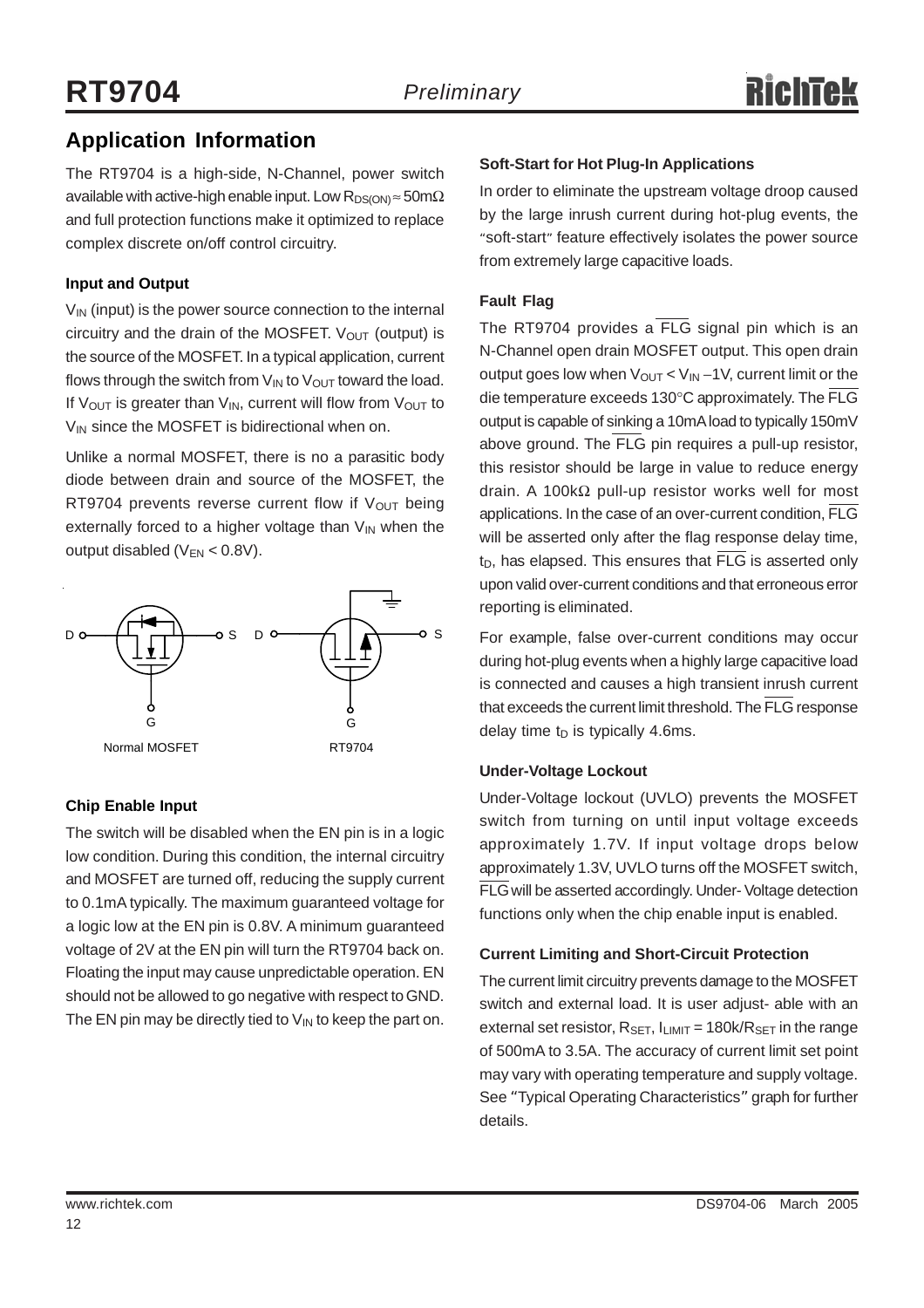The normal current limit value,  $I_{LIMIT}$ , is set with an external resistor between IP (pin 6) and GND (pin 3). When a heavy load or short circuit is applied to an enabled switch, a large transient current may flow until the current limit circuitry responds. Once this current limit threshold is exceeded, the device enters constant current mode until the thermal shutdown occurred or the fault is removed. It is important to note that the maximum current limit value shall be set properly in accordance with its supply voltage otherwise it may result in the failure occurrence. The graph below shows the maximum current limit and supply voltage on the safe operation area.



### **Thermal Shutdown**

Thermal shutdown is employed to protect the device from damage if the die temperature exceeds approxi- mately 130°C. If enabled, the switch automatically restarts when the die temperature falls 10°C. The output and FLG signal will continue to cycle on and off until the device is disabled or the fault is removed.

### **Power Dissipation**

The device's junction temperature depends on several factors such as the load, PCB layout, ambient temperature and package type. The output pin of RT9704 can deliver a current of up to 3A over the full operating junction temperature range. However, the maximum output current must be derated at higher ambient temperature to ensure the junction temperature does not exceed 100°C. With all possible conditions, the junction temperature must be within the range specified under operating conditions.

$$
P_D = R_{DS(ON)} \times I_{OUT}^2
$$

Although the devices are rated for 3A of output current, but the application may limit the amount of output current based on the total power dissipation and the ambient temperature. The final operating junction temperature for any set of conditions can be estimated by the following thermal equation:

 $P_D$  (MAX) = ( $T_J$  (MAX) -  $T_A$ ) /  $\theta_{JA}$ 

Where  $T_{J (MAX)}$  is the maximum junction temperature of the die (100 $^{\circ}$ C) and T<sub>A</sub> is the maximum ambient temperature. The junction to ambient thermal resistance  $(\theta_{JA})$  for SOT-23-6 package at recommended minimum footprint is 120 $^{\circ}$ C/W ( $\theta_{JA}$  is layout dependent).

### **Supply Filter/Bypass Capacitor**

A 10 $\mu$ A low-ESR ceramic capacitor from  $V_{\text{IN}}$  to GND (the amount of the capacitance may be increased without limit), located at the device is strongly recommended to prevent the input voltage drooping during hot-plug events. However, higher capacitor values will further reduce the voltage droop on the input. Furthermore, without the bypass capacitor, an output short may cause sufficient ringing on the input (from source lead inductance) to destroy the internal control circuitry. An important note to be award of is the parasitic inductance of PCB traces can cause over-voltage transients if the PCB trace has even a few tens of nH of inductance. It is recommended to use aluminum electrolytic acted the supply capacitor to prevent the device from being damaged. The input transient *must* not exceed 6.5V of the absolute maximum supply voltage even for a short duration.

### **Fault Flag Filtering (Optional)**

The transient inrush current to downstream capacitance may cause a short-duration error flag, which may cause erroneous over-current reporting. A simple 1ms RC lowpass filter (10kΩ and 0.1μF) in the flag line eliminates short-duration transients.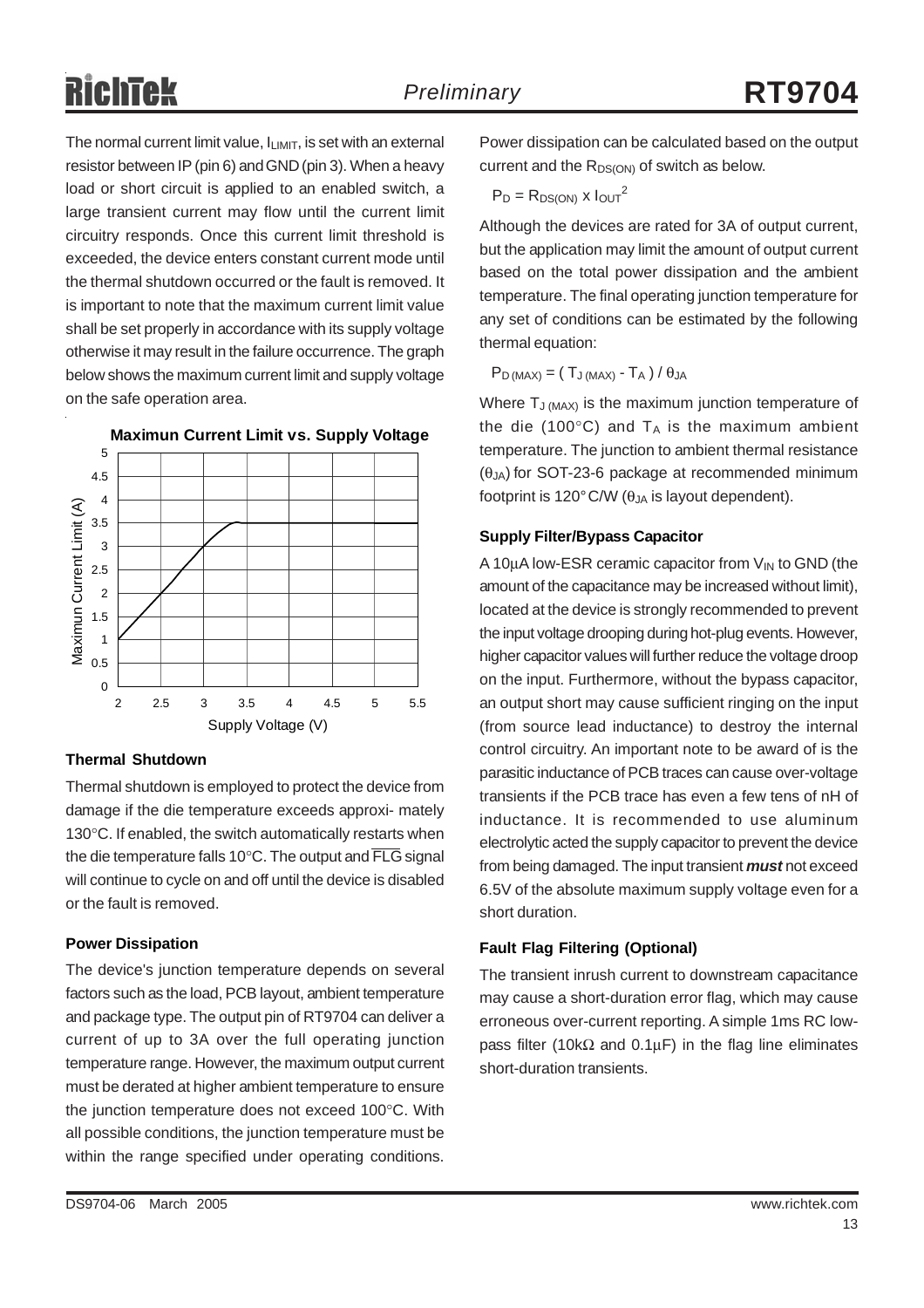### **PCB Layout**

- In order to meet the voltage drop, droop, and EMI requirements, careful PCB layout is necessary. The following guidelines must be considered:
- Keep all input and output traces as short as possible and use at least 150-mil, 2 ounce copper for all traces.
- Avoid vias as much as possible. If vias are necessary, make them as large as feasible.
- Place a ground plane under all circuitry to lower both resistance and inductance and improve DC and transient performance (Use a separate ground and power plans if possible).
- Board Layout
- Locate the bypass capacitors as close as possible to the input and output pin of the RT9704.